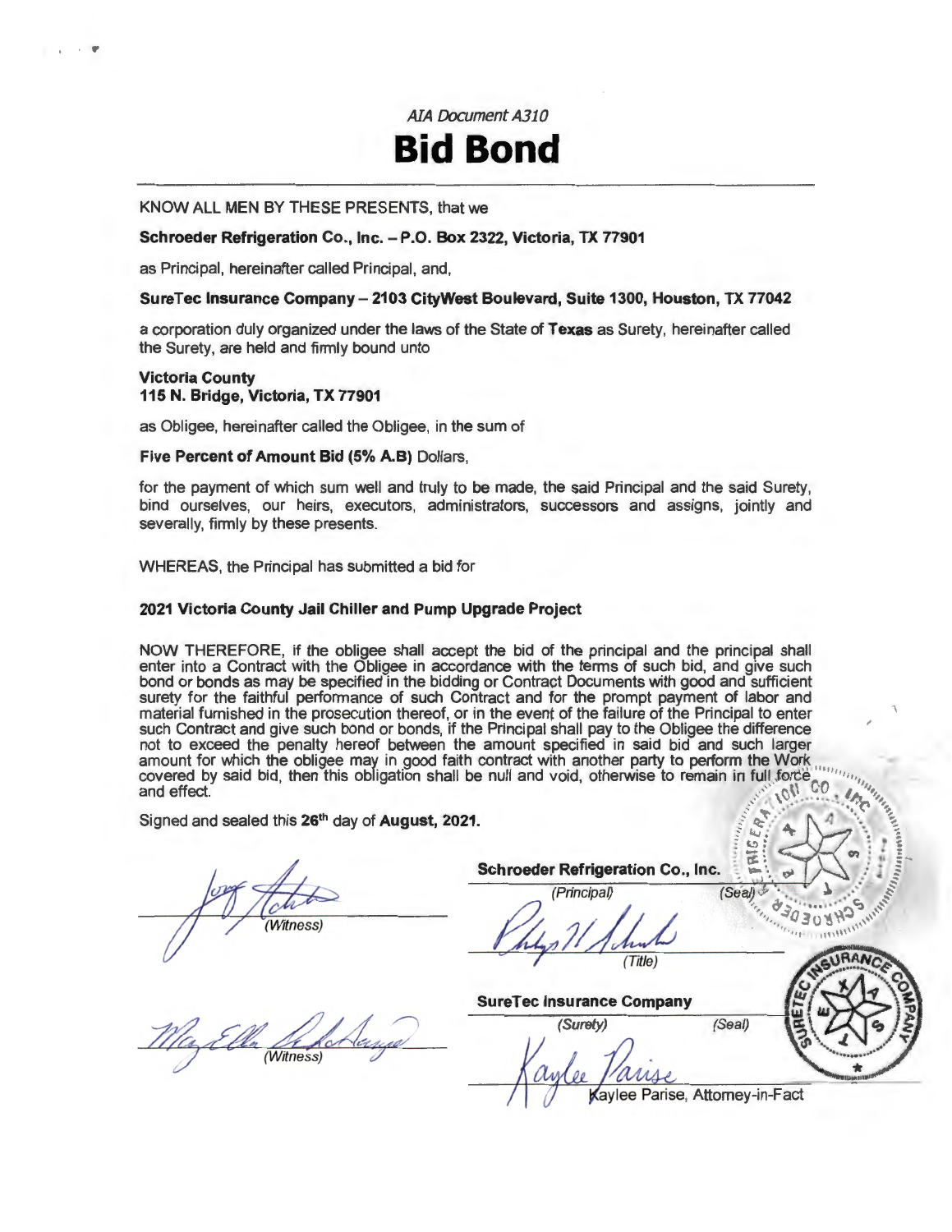### **SureTec Insurance Company LIMITED POWER OF ATTORNEY**

*Know All Men by These Presents,* That SURETEC INSURANCE COMPANY (the "Company"), a corporation duly organized and existing under the laws of the State of Texas, and having its principal office in Houston, Harris County, Texas, does by these presents make, constitute and appoint

Douglas C. Vrazel, Leslie Anders, Raul Barberena Jr., Dana Mickey, Kaylee Parise, Carolyn Maples, Joan Hall, Philip Albrecht,

Ericka Hamman

its true and lawful Attorney-in-fact, with full power and authority hereby conferred in its name, place and stead, to execute, acknowledge and deliver any and all bonds, recognizances, undertakings or other instruments or contracts of suretyship to include waivers to the conditions of contracts and consents of surety for, providing the bond penalty does not exceed

#### Five Million and 00/100 Dollars (\$5,000,000.00)

and to bind the Company thereby as fully and to the same extent as if such bond were signed by the President, sealed with the corporate seal of the Company and duly attested by its Secretary, hereby ratifying and confirming all that the said Attorney-in-Fact may do in the premises. Said appointment is made under and by authority of the following resolutions of the Board of Directors of the SureTec Insurance Company:

*Be it Resolved,* that the President, any Vice-President, any Assistant Vice-President, any Secretary or any Assistant Secretary shall be and is hereby vested with full power and authority to appoint any one or more suitable persons as Attorney(s)-in-Fact to represent and act for and on behalf of the Company subject to the following provisions:

*Attorney-in-Fact* may be given full power and authority for and in the name of and of behalf of the Company, to execute, acknowledge and deliver, any and all bonds, recognizances, contracts, agreements or indemnity and other conditional or obligatory undertakings and any and all notices and documents canceling or terminating the Company's liability thereunder, and any such instruments so executed by any such Attorney-in-Fact shall be binding upon the Company as if signed by the President and sealed and effected by the Corporate Secretary.

*Be* it *Resolved,* that the signature of any authorized officer and seal of the Company heretofore or hereafter affixed to any power of attorney or any certificate relating thereto by facsimile, and any power of attorney or certificate bearing facsimile signature or facsimile seal shall be valid and binding upon the Company with respect to any bond or undertaking to which it is attached. *(Adopted at a meeting held on 20<sup>th</sup> of April,* 1999.)

*In Witness Whereof,* SURETEC INSURANCE COMPANY has caused these presents to be signed by its President, and its corporate seal to be hereto affixed this 9th day of June A.D. 2020

State of Texas County of Harris ss:

On this 9th day of June A.D. 2020 before me personally came Michael C. Keimig, to me known, who, being by me duly sworn, did depose and say, that he resides in Houston, Texas, that he is President ofSURETEC INSURANCE COMPANY, the company described in and which executed the above instrument; that he knows the seal of said Company; that the seal affixed to said instrument is such corporate seal; that it was so affixed by order of the Board of Directors of said Company; and that he signed his name thereto by like order.



**Tanya Sneed, Notary Public** 

**SURETEC INSURANCE COMPANY** 

Michael C. Keimig, President

My commission expires March 30, 2023

I, M. Brent Beaty, Assistant Secretary of SURETEC INSURANCE COMPANY, do hereby certify that the above and foregoing is a true and correct copy of a Power of Attorney, executed by said Company, which is still in full force and effect; and furthermore, the resolutions of the Board of Directors, set out in the Power of Attorney are in full force and effect.

| Given under my hand and the seal of said Company at Houston, Texas this 24th | day of   | August                              | $-2021$ | A.D. |
|------------------------------------------------------------------------------|----------|-------------------------------------|---------|------|
|                                                                              | $M$ $AY$ | M. Brent Beaty, Assistant Secretary |         |      |

Any instrument issued in excess of the penalty stated above is totally void and without any validity. 4221048 For verification of the authority of this power you may call (713) 812-0800 any business day between 8:30 am and 5:00 pm CST.